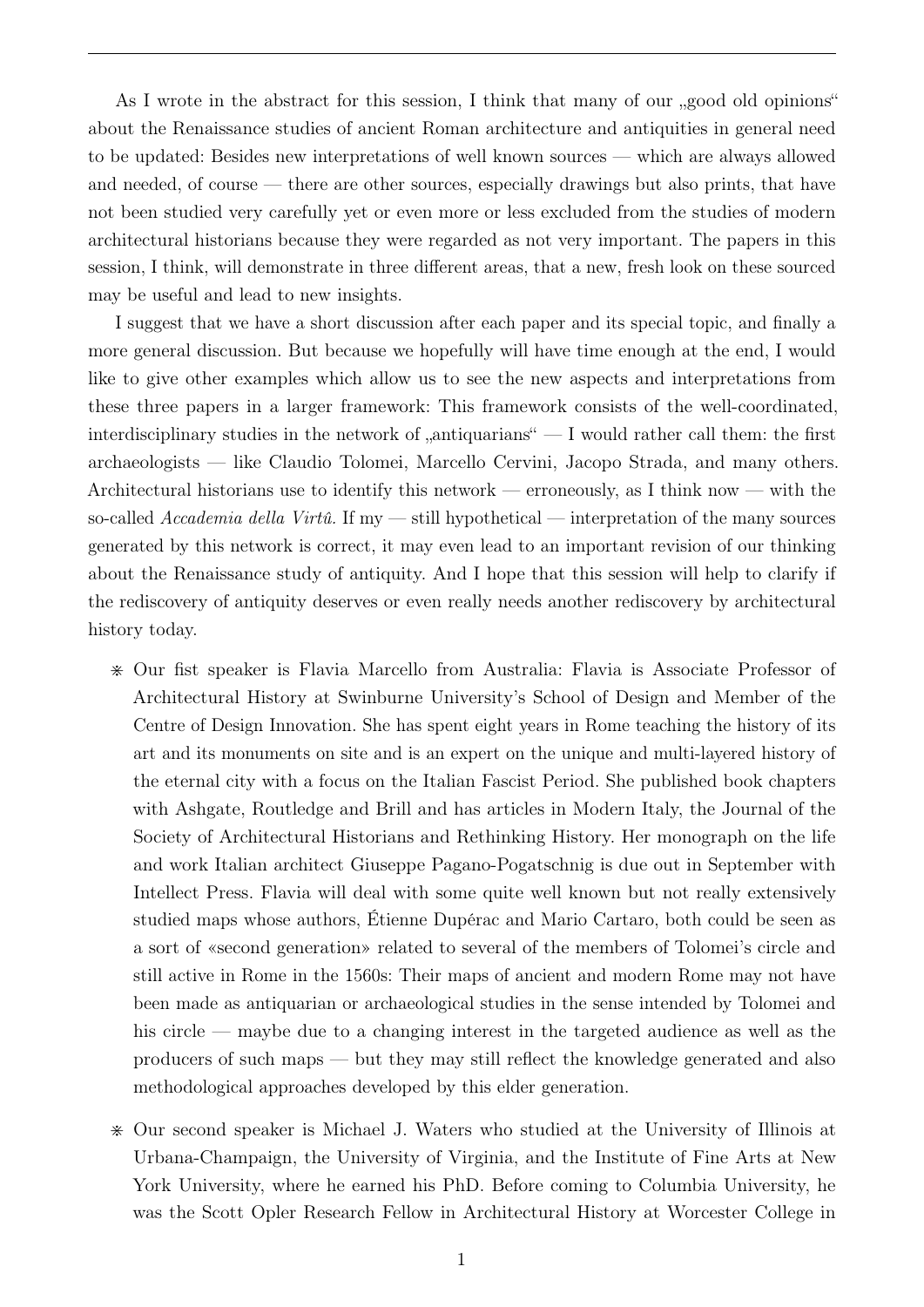Oxford and has been the recipient of a number of fellowships, including a pre-doctoral Rome Prize from the American Academy in Rome. His research focuses on the materiality of Italian Renaissance architecture. This includes the significance of building materials, methods of facture, and processes of construction; the development of building technology; the production of knowledge through architectural practice; questions of architectural mimesis; the exchange between architecture and other modes of artistic production; and the dynamics of architectural reuse. Michael has also worked extensively on the study of antiquity in the Renaissance and the use and transmission of early modern architectural prints, drawings, and treatises. In 2011, he co-curated the exhibit "Variety, Archeology, and Ornament: Renaissance Architectural Prints from Column to Cornice," with Cammy Brothers at the University of Virginia Art Museum. His future research on this subject will broadly examine European architectural culture and the rise of printing by tracing the life of printed images. In doing so, this project seeks to understand how print was integrated into the inherently transmedial processes of architectural design, production, and exchange. Michael also will suggest new interpretations of some lesser studied drawings and prints which are usually excluded from the main path of history of the «real» Renaissance and the scholarly studies of antiquity due to their presumed unreliabilty. The fact that they were copied several times should already make us think that they may have seen by contemporary architects and draftsmen as valuable depictions of ancient monuments in the same way as those «other», «more correct» depictions that we learned to count among the first steps of scholarly architectural history and archaeology.

> Our third speaker is David Hemsoll who carries out research into Renaissance italian architecture and architecural theory and drawing practice. Among his recent publications is a coauthored monograph on renaissance architectural drawings once owned by Cassiano dal Pozzo; and a number of articles on Michelangelo and Palladio. His fortcoming monograph: Emulating the Antique: Renaissance buildings from Brunelleschi to Michelangelo (Yale University Press) will present some new interpretations and perspectives on this topic, and his contribution today may offer us a glimpse on that. David's contribution invites us to revise our opinions about Palladio's studies of ancient buildings — something usually regarded as almost too well known to every architectural historian and, therefore, not really the field where one would expect something new . . . And I guess David may shatter this conviction (my words).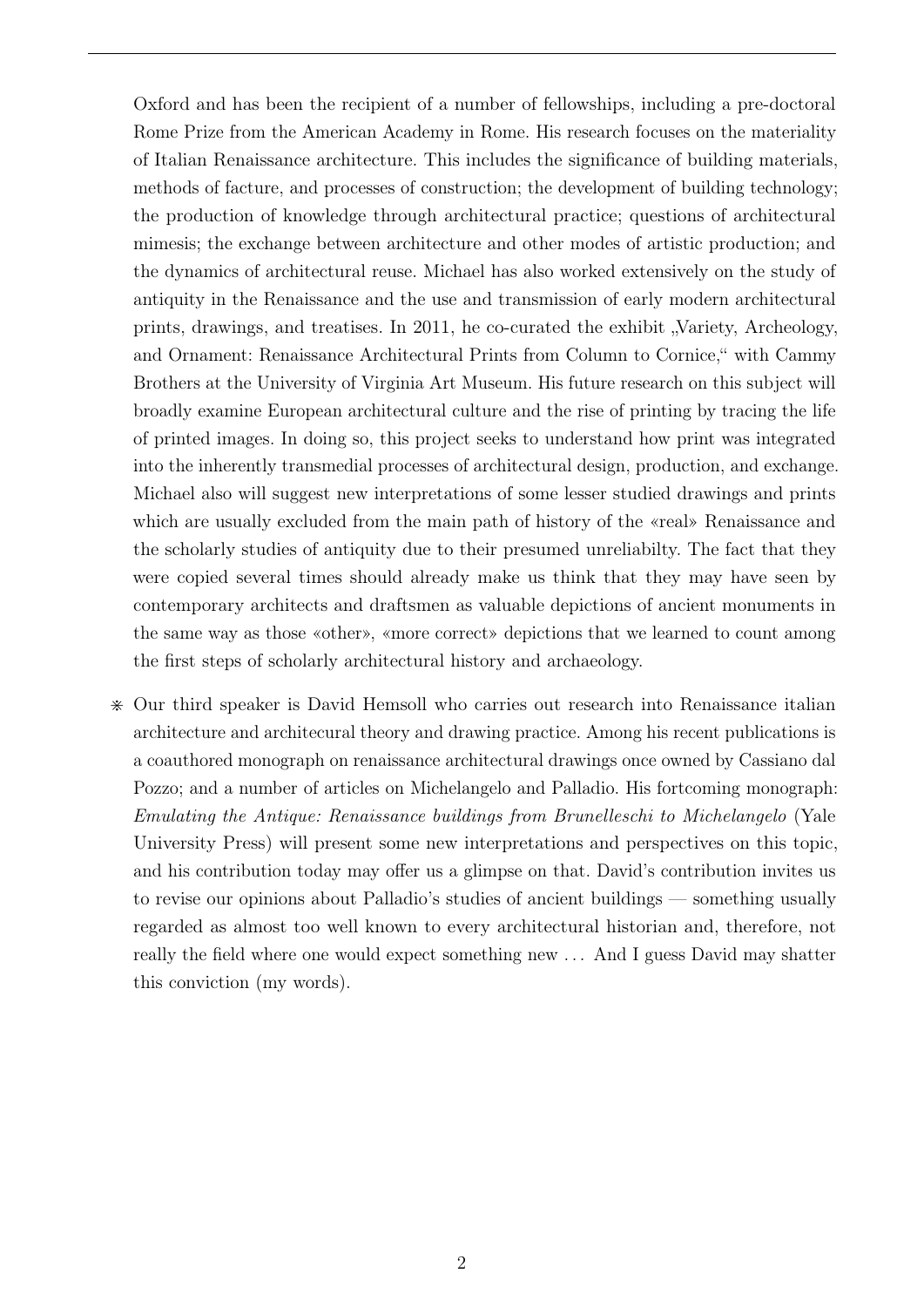- 1. The topic of this session derives from the background of my own studies of a large group of architectural drawings made in Rome between 1535 and 1555 by anonymous, mostly French-speaking draftsmen. At the center of the entire group is the so-called Codex Destailleur D (Hdz 4151) at the Berlin Kunstbibliothek: 120, often very large sheets showing ancient and some important contemporary architecture with unrivalled completenes in very detailed, precise drawings.
- 2. As Hermann Egger observed already in 1903, some of them have parallels in Vienna, where Egger identified 39 sheets — in fact there are 100 from the same hands. Based on the name of the last and, in fact, first known owner of the Berlin codex, Egger suggested to name it Codex Destailleur and its main draftsman Anonymous Destailleur, while the draftsman of the Albertina drawings, according to Egger working several years later, should be called the Copyist of the Anonymous Destailleur. My research, begun in the context of my dissertation between 1998 and 2001 and continued since 2013, led to the conclusion that the Viennese drawings are not just simple copies of those in Berlin, as Egger thought, but must have been created in a process of close collaboration. The completeness and precision of the measurements one may observe in the large amount of numbers in this plan.
- 3. But the even more astonishing precision of the observations made during the surveys is reflected in the crossing of the different  $radianses$  — an observation today easily verifiable with any map service on the web today, but — as far as I could find — not reflected in any measured reconstruction of the Colosseum's plan since 1550 . . . up to 1999!
- 4. This image from a volume of 1999 about the Colosseum is the first that I know of reflecting this irregularity.
- 5. There are many more examples of this kind of precision and completeness with which these draftsmen recorded the monuments, like the interior rooms of the triumphal arches. . .
- 6. . . . the lost decoration of Santa Costanza with stone incrustation including the materials . . .
- 7. ... or remarks about the so-called *Circo di Baccho* i.e. the funeral basilica in front of Santa Costanza believed to be an arena, which originally must have been covered with wooden beams.
- 8. I could go on for hours with many more examples of this kind like the roof of the Baths of Diocletian, only recently «re-discovered» to be antique and, therefore, not constructed by Michelangelo.
- 9. What is even more interesting is that the draftsmen measured even underground structures like the heating systems of the Baths ...
- 10. . . . or tried to reconstruct the water supply system.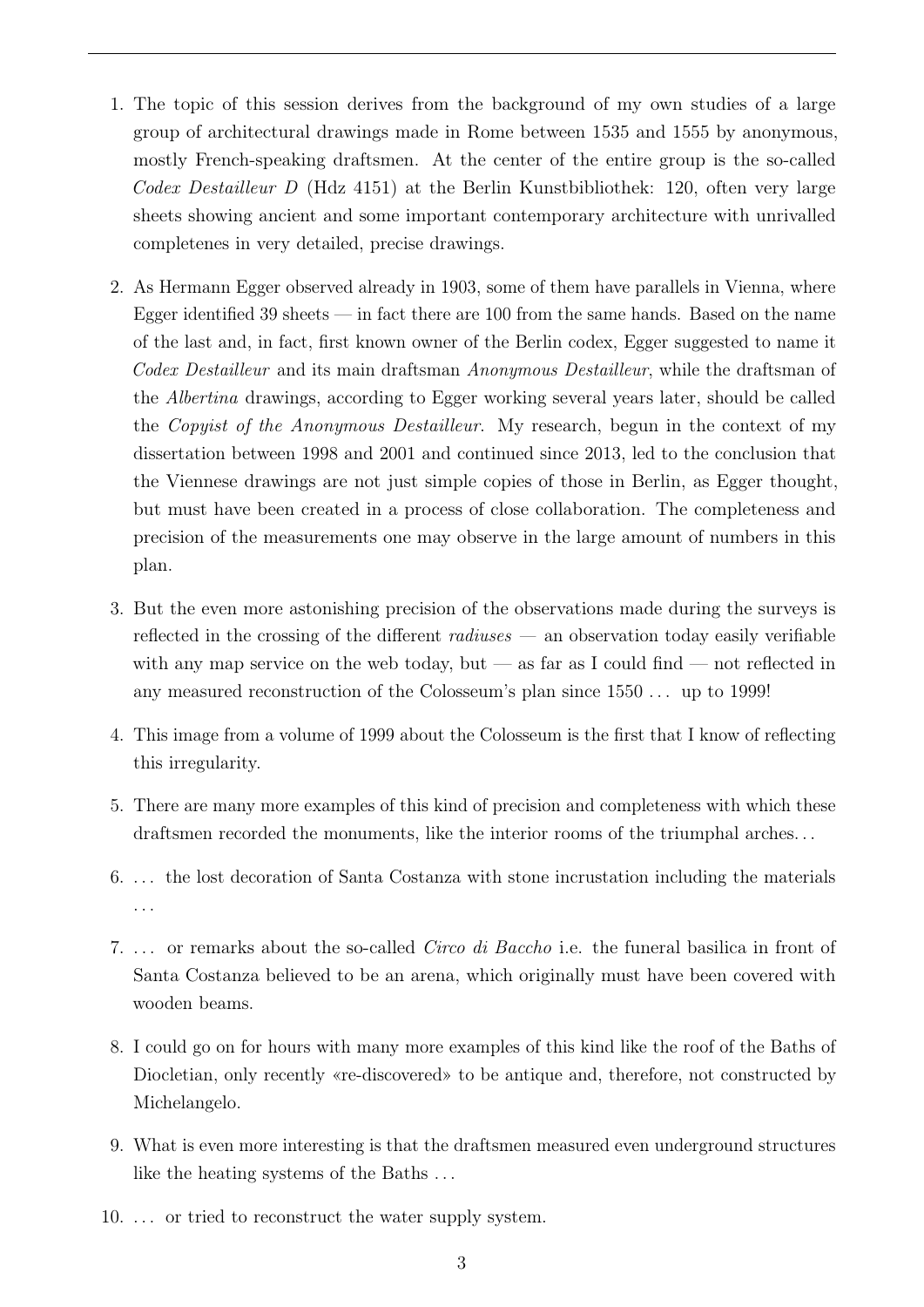- 11. While they recorded all these architectural and technical details with incredible precision, they did not record relief decorations or inscriptions — this one from the Pantheon being an exeption. And even here, the draftsman is more interested in the size of the letters and the inclination of the «S».
- 12. While these draftsmen still remain anonymous, the main draftsman from the Berlin codex could be identified with a certain Guielmo franciosio in the documents of the Fabbrica di San Pietro in Vaticano: a craftsman working there between 1543 and 1546 and hardly responsible for the conception and execution of this documentation project which, by now, seems to be the common source of some 850 sheets with 3'500 single architectural drawings in 14 collections. – Interestingly, the draftsmen often try to write down their notes in Italian, but in an Italian that is heavily influenced by French, like in this excuse: «. . . non A basa alcuna». — Because other annotations are in French like the one on the left (which led Lanciani to believe that «Simon Travail» was the name of the draftsman!) we may conclude that the draftsmen worked for a group of patrons comprising Italian and French speaking persons. During the 1540s and 50s there is only one such group active in Rome: the circle around the Siennese Humanist Claudio Tolomei, cardinal Marcello Cervini and many others, including — over the span of 20 years — some  $150$ churchmen, architects, artists, art dealers, printers, even doctors and poets, all united by their antiquarian interests.
- 13. Before 1542, they developed a program preserved in the famous letter by Claudio Tolomei. . .
- 14. and usually shortly described as a program of 8 to 20 books or topics centered around the study and translation Vitruvius' Ten books on architecture. In fact, the program comprises much more: The first 11 books are dedicated to Vitruvius and reaching from different commentaries, an emendated new edition, a translation into Italian and one into «better» Latin (!) and several handbooks for scholars and practitioners. But books 12 to 24 would then complement this rather theoretical part with studies of the material culture as far as it is related to architecture, beginning with an urban history of the urbs Roma in Antiquity, and going on with full documentations of all the buildings, tombstones, sarcophagi, statues, friezes, reliefs, single architectural elements, vases and similar decorative objects, tools, instruments, inscriptions, paintings, medals and coins, reconstructable machines and aqueducts — each one with a commentary about its historical background as well as its architectural, artistic, personal or other special characteristics.
- 15. Everyone would think and later research always thought that this project never reached any mentionable state of execution, except for the first book, identified with Philandrier's *Annotationes* to Vitruvius from 1544 and ...
- 16. . . . the precise drawings after ancient reliefs in the Codices Coburgensis and Pighianus as well as